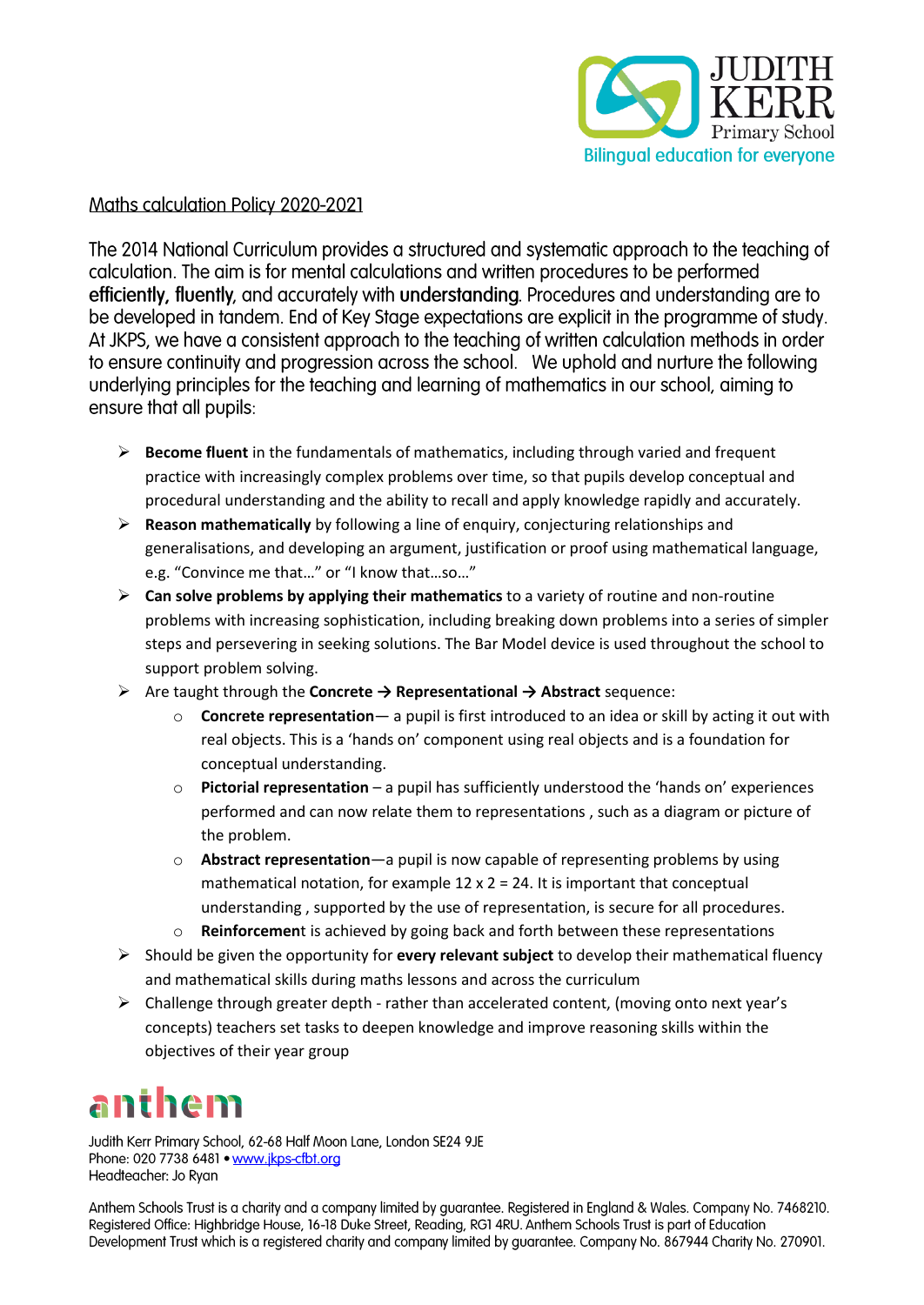

### Curriculum design and planning

- Staff use **White Rose Maths** Schemes of Learning (starting with the yearly overview) as a starting point in order to develop a coherent and comprehensive conceptual pathway through the mathematics. The focus is on the whole class progressing together. Collaborative planning with year group colleagues is encouraged to ensure consistency.
- Learning is broken down into **small, connected steps**, building from what pupils already know. The lesson journey should be detailed and evident on flipcharts ,as only a skeletal plan is required
- Difficult points and potential misconceptions are identified in advance and strategies to address them planned.
- Key questions are planned, to challenge thinking and develop learning for all pupils.
- **EXECONTEXTS and representations** are carefully chosen to develop reasoning skills and to help pupils link concrete ideas to abstract mathematical concepts.
- The use of high quality materials and tasks to support learning and provide access to the mathematics, is integrated into lessons. These may include White Rose Maths Schemes of Learning and Assessment Materials, Maths No Problem textbook activities, NCETM Mastery Assessment materials, NRICH, visual images and concrete resources. Opportunities for extra fluency practice (instant recall of key facts, such as number bonds, times tables, division facts, addition and subtraction facts) should be provided outside mathematics lessons (morning starters or post lunch)
- **E** Differentiation challenge must be planned for in each lesson, any child who is performing below ARE will need a separate lesson planned for. Differentiated activities across the school will take account of the children's differing needs and abilities (working toward national standard, at national standard and mastery standard) ensuring all children have access to the mathematics curriculum at the appropriate standard. Children with special educational needs in mathematics are supported to enable them to achieve the learning objective. (see the Special Educational Needs Policy and the Equal Opportunities Policy for details)

#### **Lesson Structure**

- All lessons to begin with a mental starter
- Lessons are sharply focused; digression is generally avoided- key new learning points are identified explicitly.
- There is regular interchange between concrete/contextual ideas, pictorial representations and their abstract/symbolic representation.
- Mathematical generalisations are emphasised as they emerge from underlying mathematics, which is thoroughly explored within contexts that make sense to pupils.

# anthem

Judith Kerr Primary School, 62-68 Half Moon Lane, London SE24 9JE Phone: 020 7738 6481 . www.jkps-cfbt.org Headteacher: Jo Ryan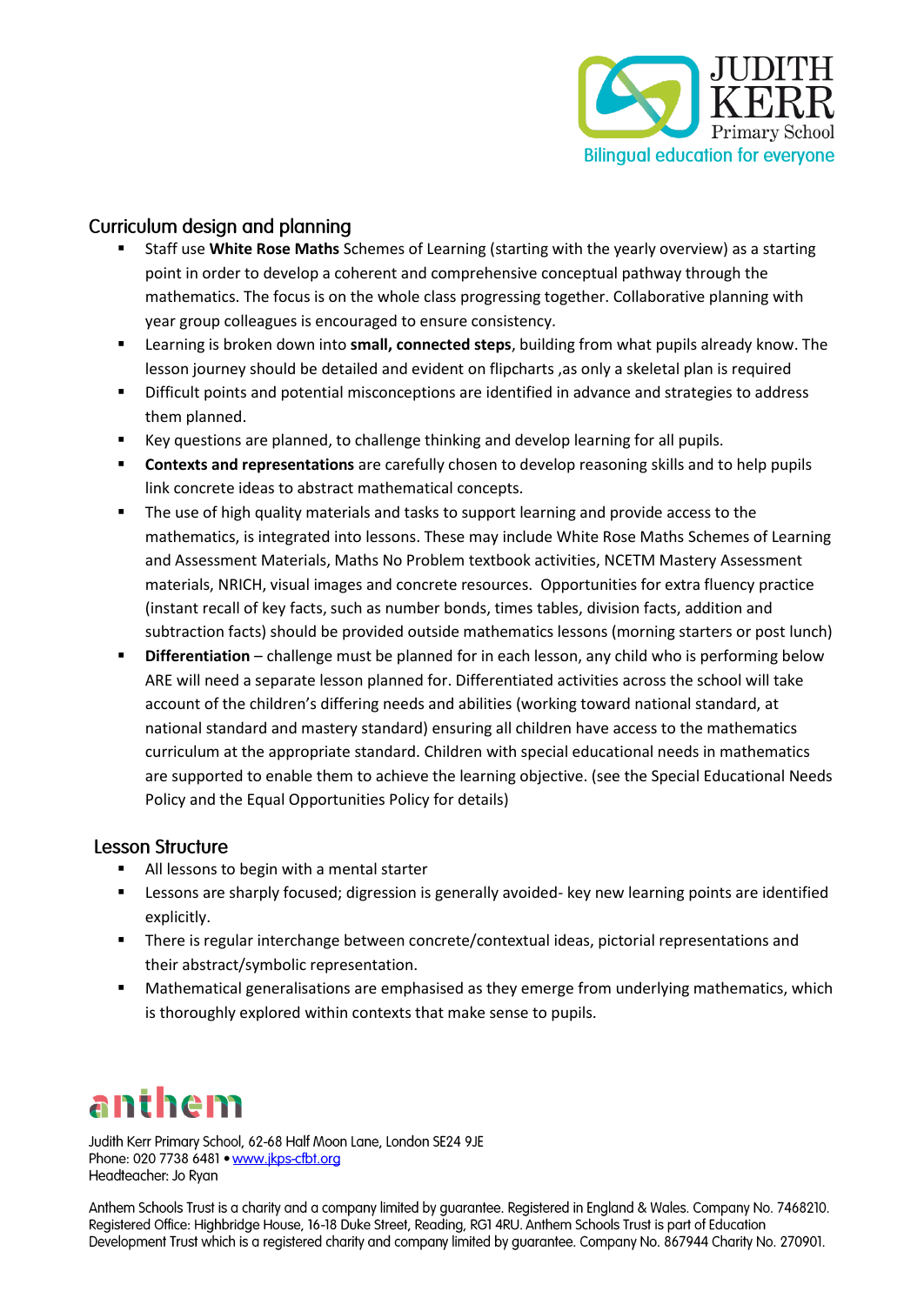

- Making comparisons is an important feature of developing deep knowledge. The questions "What's the same, what's different?" are often used to draw attention to essential features of concepts.
- Repetition of key ideas (for example, in the form of whole class recitation, repeating to talk partners etc) is used frequently. This helps to verbalise and embed mathematical ideas and provides pupils with a shared language to think about and communicate mathematics.
- Teacher-led discussion is interspersed with short tasks involving pupil to pupil discussion and completion of short activities.
- **•** Formative assessment is carried out throughout the lesson; the teacher regularly checks pupils' knowledge and understanding and adjusts the lesson accordingly-looking for missed opportunities
- Gaps in pupils' knowledge and understanding are identified early by in-class questioning. They are addressed rapidly through individual or small group intervention, either on the same day or the next day, which may be separate from the main mathematics lesson, to ensure all pupils are ready for the next lesson.
- Teachers discuss their mathematics teaching regularly with colleagues, sharing teaching ideas and classroom experiences in detail and working together to improve their practice.

#### Assessment

- At the end of each block children will take the **end of block units** which teachers will record on Target tracker
- In addition to the **formative assessment** undertaken in lessons, teachers will use termly summative assessments (during Assessment Week) supplied by the White Rose Maths Hub to reinforce their judgements and provide further opportunities to identify gaps in pupil learning and tailor future lessons

#### **Early Years Foundation Stage (EYFS)**

Children in EYFS explore mathematical concepts through active exploration and their everyday play-based learning. Children are taught key concepts and develop number sense using a hands-on practical approach. EYFS practitioners provide opportunities for children to manipulate a variety of objects which supports their understanding of quantity and number. Pupils explore the 'story' of numbers to twenty and the development of models and images for numbers as a solid foundation for further progress. The CPA approach is used when teaching children key mathematical skills. Practitioners allow children time for exploration and the use of concrete objects helps to support children's mathematical understanding. Mathematics in the early years provides children with a solid foundation that will enable them to develop skills as they progress through their schooling and ensures children are ready for the National Curriculum.

### **Home/School Link**



Judith Kerr Primary School, 62-68 Half Moon Lane, London SE24 9JE Phone: 020 7738 6481 . www.jkps-cfbt.org Headteacher: Jo Ryan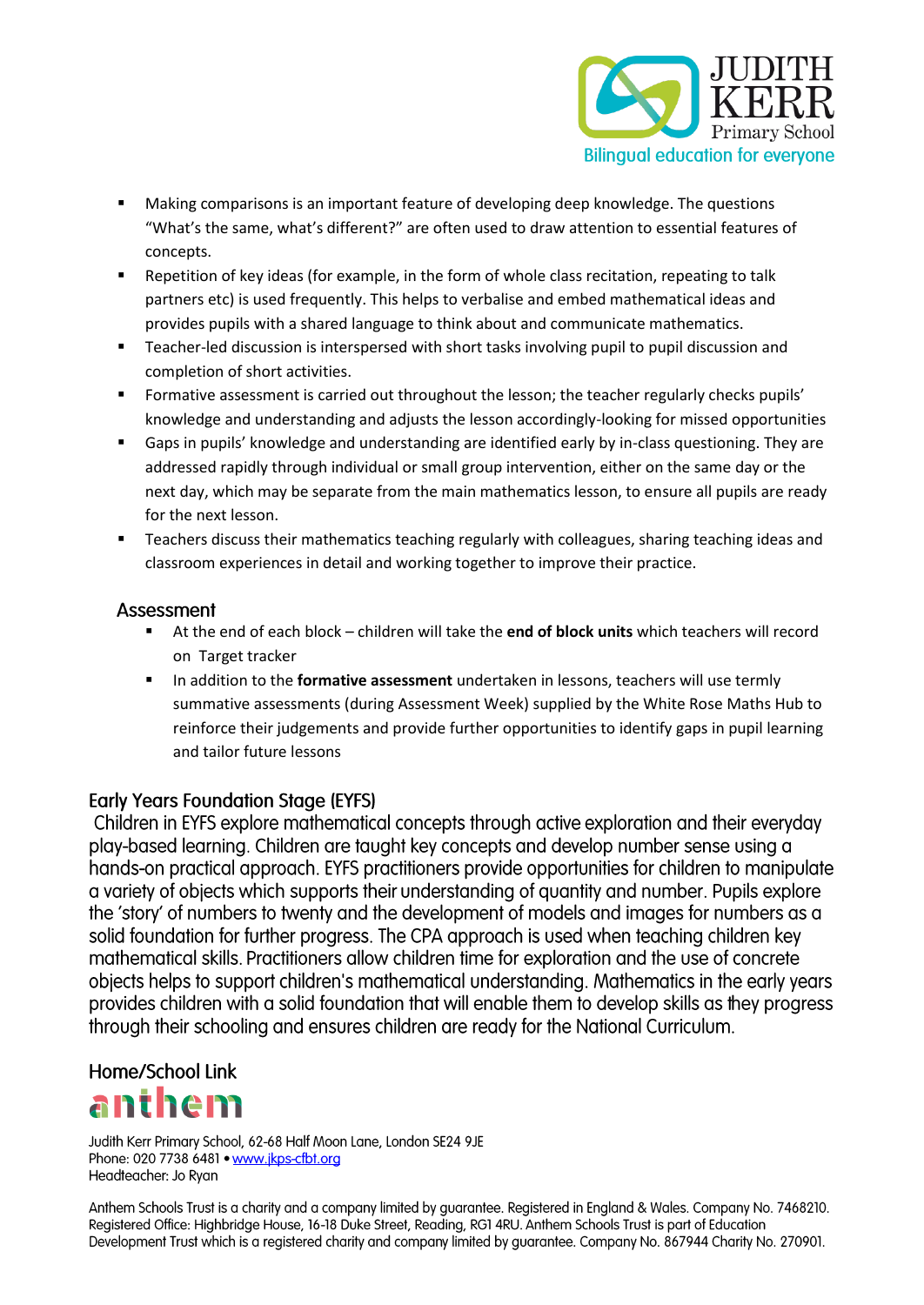

At JKPS we encourage parents to be involved in the mathematics curriculum by:

- Providing parents with guides outlining what mastery teaching involves in EYFS and KS1 & KS2 and how they can support at home.
- Running teaching for mastery curriculum evenings and workshops throughout the year.
- Inviting parents in twice a year for parents evening to discuss their child's progress.
- Reporting on mathematical progress in their child's report.
- Using our mathematics page on the school website to provide information about how we teach the four calculations as pupils move through the school. Pupils are provided with mathematics homelearning on a weekly basis.

### **Agreed Principles For Mathematics.**

- Agreed worksheets will be used: using school's correct LQ and success criteria: in KS2 worksheets will take up half the page and children will show their working out on the other side
- Children will learn to work in cm squared paper during Year 1 to facilitate a smooth transition into recording their work in books in KS2. One digit/symbol per square is the agreed rule. All children will use pencils.
- Wherever possible, the checking or marking of work (cheat sheet) will be done wither with/by teacher or through per or self assessment.
- Children's responses to their teacher's marking should be encouraged when it is appropriate.
- **•** There will be a working maths wall in every classroom with key resources to support learning in evidence: along side the calculations policy for that year group will be on display

#### Resources.

Each class is equipped with a range of mathematical resources and apparatus relevant to the year group of that class; where required this must be accessible for all learners. All children have access to a range of numeracy aids such as place value cards, dice, time table squares and 100 squares and place value counters.



Judith Kerr Primary School, 62-68 Half Moon Lane, London SE24 9JE Phone: 020 7738 6481 . www.jkps-cfbt.org Headteacher: Jo Ryan